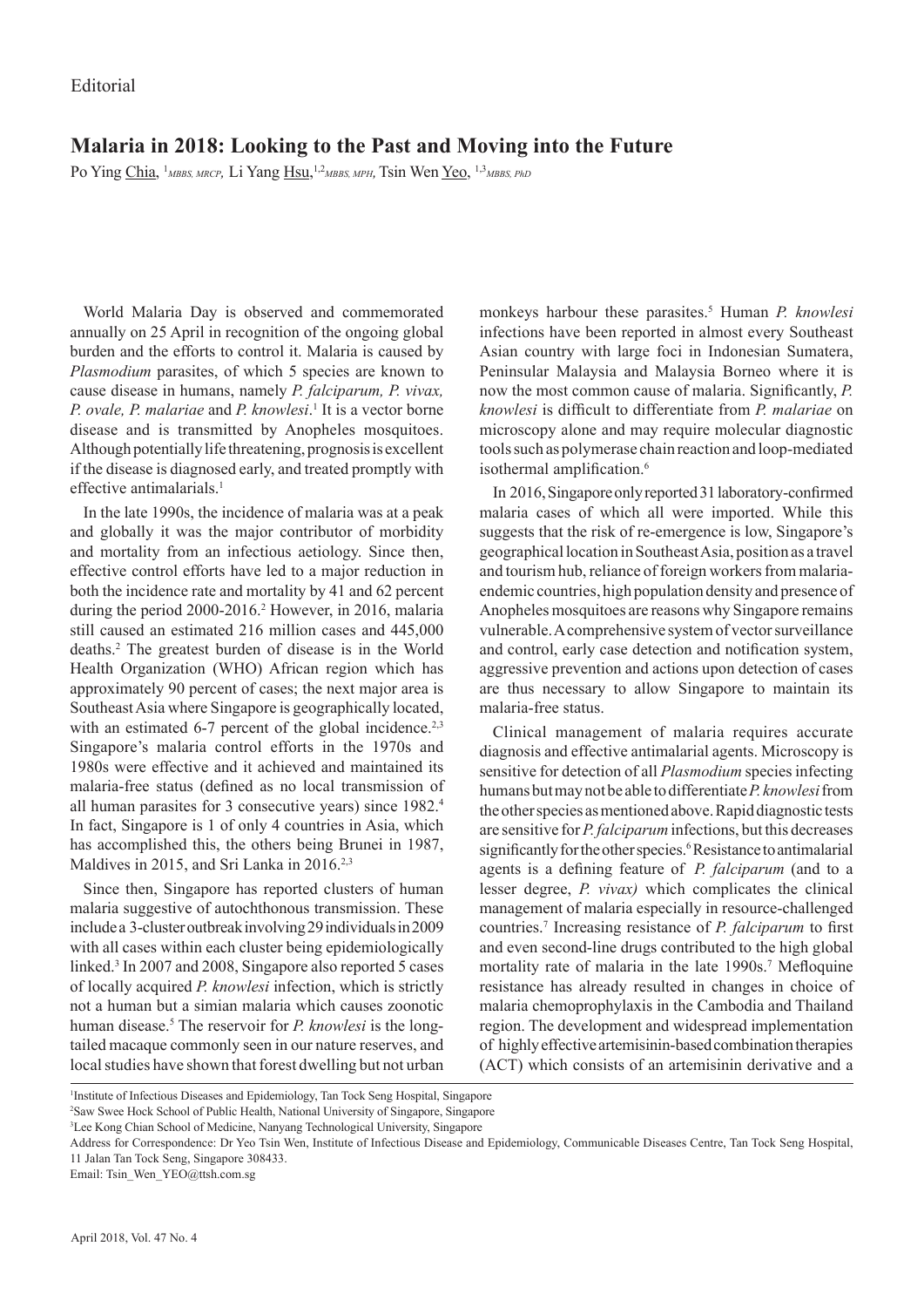partner drug, has been a major contributor to the significant decrease in malaria-related deaths since the early 2000s.<sup>7</sup> However, development of subclinical resistance to artesunate (the major active ingredient in ACT) was first noted in Western Cambodia in 2008 with delayed parasite clearance.7 This has been attributed to mutations in the Kelch 13 propeller domain.<sup>8</sup> Despite major efforts to counter this threat, reports of clinical failures to ACTs (including partner drugs) widely used in national malaria programmes in Southeast Asia emerged in Cambodia in 2016, and has since spread to Thailand, Laos, Cambodia and Vietnam.<sup>9</sup> This confirmed that *P. falciparum* had developed resistance to both artemisinin and the partner drug and in a repeat of the scenario with chloroquine, the possibility of spread of this drug-resistant strain to the rest of Asia and Africa with a recurrence of the high mortality associated with malaria in the 1990s.7 Currently, major efforts led by the Global Fund's Regional Artemisinin Initiative are ongoing to try and avert this possible catastrophe. However, there is still debate and controversy about the optimal methods to achieve this.

While *P. vivax* is perceived to be less of a global threat, recent reports from Asia suggest that in contrast to traditional literature, vivax malaria can also cause severe disease.<sup>1</sup> In addition, resistance to chloroquine, considered the most cost-effective drug in the treatment of *P. vivax* malaria, is widespread in Indonesia and has been also reported in Malaysian Borneo as well other Southeast Asian countries.7

The development of ACTs in the late  $20<sup>th</sup>$  century was pioneered by scientists from China which resulted in the award of a Nobel Prize in Medicine to Tu Youyou in 2015.10 Recently, Singapore, (led by scientists at the Novartis Institute of Tropical Disease) has discovered 2 new agents, KAE609 and KAF156 from 2 novel antimalarial groups, the spiroindolones and imidazolopiperazines.<sup>11,12</sup> These drugs in phase 2 trials have shown superior or comparable parasite killing rates compared to even the ACTs.11,12 However, the widespread use and deployment of these compounds require further studies to further evaluate safety, pharmacokinetic/pharmacodynamic parameters and barriers to the development of resistance with use of suitable partner drugs.

Malaria elimination has been on the global health agenda since 1955 and the Global Malaria Eradication Programme using a programme of effective case management and vector control successfully eradicated malaria from North America, parts of South-Central America, Europe, and parts of Asia.<sup>13</sup> However, the programme was suspended in 1969 due to resistance to drug and insecticide, lack of funding and inadequate community participation, as well as social unrest.<sup>13</sup> Consequently, malaria re-emerged in parts of Europe and central Asia. To continue the fight against

malaria, the Roll Back Malaria initiative was launched in 1998, along with a set of interconnected goals consisting of action and investment to defeat malaria. This has continued with a Global Technical Strategy for Malaria, and Sustainable Development Goals in 2016, all of which are scheduled to continue until 2030.<sup>2</sup> The strategy aims for at least 90% reduction in malaria incidence and mortality rates globally (compared to 2015), to eliminate malaria in at least 35 countries, and to prevent resurgence in all countries that are malaria-free by 2030.<sup>2</sup> This has been mostly successful as mentioned above from 2000-2015, and there are 22 countries with the potential to eliminate malaria by 2020. In the Asian region, these include Bhutan, Nepal, Timor-Leste, China, Malaysia and the Republic of Korea.2 However, in the recent 2017 World Malaria Report, it was noted that the rate of decline had stalled and even reversed, resulting in an increase of 5 million cases from 2015-2016 in all regions including Southeast Asia.2 This has been coincident with decreased funding for malaria control since 2014 with the WHO estimating that USD\$6.5 billion is required annually to achieve the 2030 targets but with only USD\$2.7 billion invested in 2016.2 These observations and the lack of an effective malaria vaccine with long-term protection suggests that the potential for a resurgence of malaria is always a possibility without continued resources invested in ongoing control and elimination programmes.

Historically, malaria has been prevalent in Singapore and the potential for resurgence is still present. Malaria knows no borders and it is imperative that we persevere in constant vigilance and commit necessary resources to eradicate it. However, much progress has been made and there is still hope, with renewed political efforts and substantial resources being allocated to fight malaria, novel drug candidates in the pipeline and vaccines being developed, that we can achieve targets set for 2030 and eventually, total eradication.

## **REFERENCES**

- 1. White NJ, Pukrittayakamee S, Hien TT, Faiz MA, Mokuolu OA, Dondorp AM. Malaria. Lancet 2014;383:723-35.
- 2. WHO. World Malaria Report 2017.
- 3. Ng LC, Lee KS, Tan CH, Ooi PL, Lam-Phua SG, Lin R, et al. Entomologic and molecular investigation into Plasmodium vivax transmission in Singapore, 2009. Malar J 2010;9:305.
- 4. Lee YC, Tang CS, Ang LW, Han HK, James L, Goh KT. Epidemiological characteristics of imported and locally-acquired malaria in Singapore. Ann Acad Med Singapore 2009;38:840-9.
- 5. Jeslyn WP, Huat TC, Vernon L, Irene LM, Sung LK, Jarrod LP, et al. Molecular epidemiological investigation of Plasmodium knowlesi in humans and macaques in Singapore. Vector Borne Zoonotic Dis 2011;11:131-5.